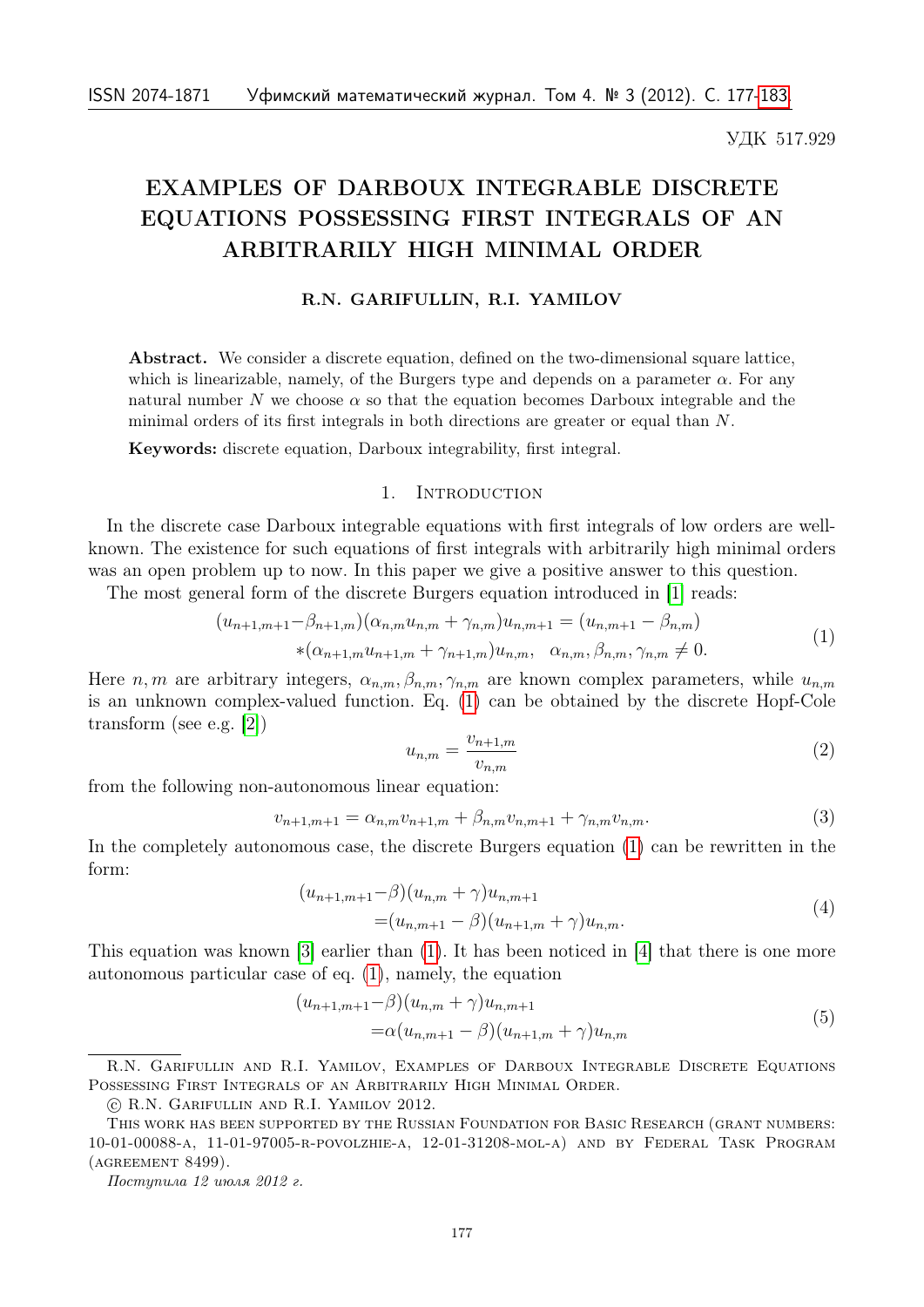generalizing [\(4\)](#page-0-1). Unlike eq. (4), the last equation [\(5\)](#page-0-2) is related by [\(2\)](#page-0-3) to a non-autonomous linear equation.

In this paper we consider the particular case  $\beta = \gamma$  of eq. [\(5\)](#page-0-2) which can be expressed in the following form after a rescale:

$$
(u_{n+1,m+1}+1)(u_{n,m}-1)u_{n,m+1} = \alpha (u_{n,m+1}+1)(u_{n+1,m}-1)u_{n,m}.
$$
\n(6)

<span id="page-1-0"></span>Here  $\alpha \neq 0$  is a complex parameter. A particular case of the linear equation [\(3\)](#page-0-4) corresponding to eq.  $(6)$  is:

$$
v_{n+1,m+1} + v_{n,m+1} = \alpha^n (v_{n+1,m} - v_{n,m}).
$$
\n(7)

<span id="page-1-6"></span>Our aim is to show that there exist equations of the form [\(6\)](#page-1-0) possessing first integrals of an arbitrarily high minimal order.

Discrete equations of the form

<span id="page-1-2"></span>
$$
u_{n+1,m+1} = f(u_{n,m}, u_{n+1,m}, u_{n,m+1}),
$$
\n(8)

defined on the two-dimensional square lattice, are analogues of the hyperbolic equations

<span id="page-1-1"></span>
$$
u_{xy} = F(x, y, u, u_x, u_y). \tag{9}
$$

There is an example similar to eq. [\(6\)](#page-1-0) in the class [\(9\)](#page-1-1), see [\[5\]](#page-6-5) and a discussion at the very end of the present paper.

### 2. DEFINITIONS

An equation of the form [\(8\)](#page-1-2) is Darboux integrable if it has two first integrals  $W_1, W_2$ :

<span id="page-1-3"></span>
$$
(T_1 - 1)W_2 = 0, \quad W_2 = w_{n,m}^{(2)}(u_{n,m+l_2}, u_{n,m+l_2+1}, \dots, u_{n,m+k_2}), \tag{10}
$$

<span id="page-1-4"></span>
$$
(T_2 - 1)W_1 = 0, \quad W_1 = w_{n,m}^{(1)}(u_{n+l_1,m}, u_{n+l_1+1,m}, \dots, u_{n+k_1,m}).
$$
\n(11)

Here  $l_1, l_2, k_1, k_2$  are integers, such that  $l_1 < k_1$ ,  $l_2 < k_2$ , and  $T_1, T_2$  are operators of the shift in the first and second directions, respectively:  $T_1 h_{n,m} = h_{n+1,m}$ ,  $T_2 h_{n,m} = h_{n,m+1}$ . We suppose that the relations [\(10,](#page-1-3)[11\)](#page-1-4) are satisfied identically on the solutions of the corresponding equation [\(8\)](#page-1-2). The form of  $W_1, W_2$  given in [\(10,](#page-1-3)[11\)](#page-1-4) is the most general possible form. The functions  $u_{n+i,m+j}$ , with  $i, j \neq 0$ , are expressed in terms of  $u_{n+i,m}, u_{n,m+j}$  by using eq. [\(8\)](#page-1-2). The dependence of  $W_1$ on  $u_{n,m+j}, j \neq 0$ , and of  $W_2$  on  $u_{n+i,m}, i \neq 0$ , is impossible. We will call  $W_1$  the first integral in the first (or n) direction, and  $W_2$  will be called the first integral in the second (or m) direction.

<span id="page-1-5"></span>It is obvious that for any first integrals  $W_1, W_2$ , arbitrary functions  $\Omega_1, \Omega_2$  of the form

$$
\Omega_1 = \Omega_1(W_1, T_1^{\pm 1} W_1, \dots, T_1^{\pm j_1} W_1),
$$
  
\n
$$
\Omega_2 = \Omega_2(W_2, T_2^{\pm 1} W_2, \dots, T_2^{\pm j_2} W_2)
$$
\n(12)

are also the first integrals. In particular, using the shifts, we can rewrite the first integrals  $W_1, W_2$  of [\(10,](#page-1-3) [11\)](#page-1-4) as:

$$
W_1 = w_{n,m}^{(1)}(u_{n,m}, u_{n+1,m}, \dots, u_{n+k,m}), \quad k \ge 1,
$$
  
\n
$$
W_2 = w_{n,m}^{(2)}(u_{n,m}, u_{n,m+1}, \dots, u_{n,m+l}), \quad l \ge 1.
$$
\n
$$
(13)
$$

<span id="page-1-7"></span>We assume here that  $\frac{\partial W_1}{\partial u_{n,m}} \neq 0, \frac{\partial W_1}{\partial u_{n+k}}$  $\frac{\partial W_1}{\partial u_{n+k,m}}\neq 0, \frac{\partial W_2}{\partial u_{n,r}}$  $\frac{\partial W_2}{\partial u_{n,m}}\neq 0, \frac{\partial W_2}{\partial u_{n,m}}$  $\frac{\partial W_2}{\partial u_{n,m+l}} \neq 0$  for at least some  $n, m$ . The numbers  $k, l$  are called the orders of these first integrals  $W_1, W_2$ , respectively:

$$
ord W_1 = k, \qquad ord W_2 = l.
$$

It is clear due to [\(12\)](#page-1-5) that the orders of first integrals of a given equation are unbounded above. We are going to construct such examples for which the minimal (or lowest) orders of their first integrals may be arbitrarily high.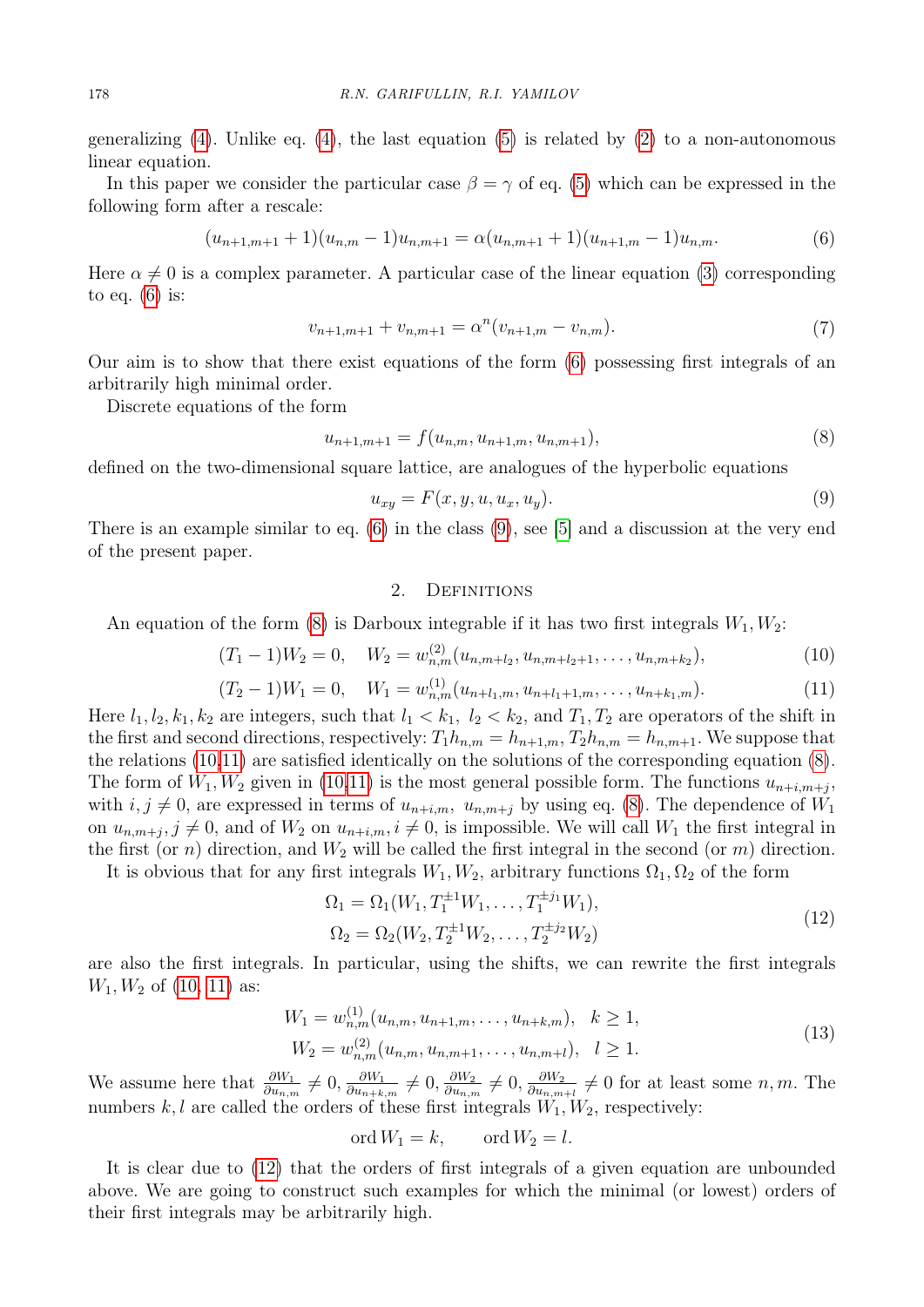#### 3. Transition to the linear equation [\(7\)](#page-1-6)

In spite of the fact that the transform [\(2\)](#page-0-3) is not invertible, sometimes such transformations allow one to rewrite conservation laws and generalized symmetries from one equation to another, see e.g. [\[6\]](#page-6-6) for the discrete-differential case. We are going to transfer first integrals from [\(6\)](#page-1-0) to [\(7\)](#page-1-6) and backward and to reduce in this way the problem to the case of the linear equation [\(7\)](#page-1-6).

Here we present four lemmas on the transfer of first integrals from [\(6\)](#page-1-0) to [\(7\)](#page-1-6) and backwards together with the corresponding explicit formulae. More precisely, we discuss some relations between the first integrals [\(13\)](#page-1-7) of eq. [\(6\)](#page-1-0) and first integrals  $\hat{W}_1, \hat{W}_2$  of eq. [\(7\)](#page-1-6):

$$
\hat{W}_1 = \hat{w}_{n,m}^{(1)}(v_{n,m}, v_{n+1,m}, \dots, v_{n+\hat{k},m}), \quad \hat{k} \ge 1,
$$
\n
$$
\hat{W}_2 = \hat{w}_{n,m}^{(2)}(v_{n,m}, v_{n,m+1}, \dots, v_{n,m+\hat{l}}), \quad \hat{l} \ge 1.
$$
\n(14)

<span id="page-2-3"></span>**Lemma 1.** If eq. [\(6\)](#page-1-0) possesses a first integral  $W_1$  of an order k, then eq. [\(7\)](#page-1-6) has a first integral  $\hat{W}_1$  of the order  $\hat{k} = k + 1$ .

**Proof.** Using the transform  $(2)$ , we obtain

$$
\hat{W}_1 = w_{n,m}^{(1)} \left( \frac{v_{n+1,m}}{v_{n,m}}, \frac{v_{n+2,m}}{v_{n+1,m}}, \dots, \frac{v_{n+k+1,m}}{v_{n+k,m}} \right).
$$

It is clear that  $\frac{\partial \hat{W}_1}{\partial v_{n,m}} \neq 0, \frac{\partial \hat{W}_1}{\partial v_{n+k+1}}$  $\frac{\partial \hat{W}_1}{\partial v_{n+k+1,m}} \neq 0$  for at least some  $n, m$ , and therefore  $\hat{W}_1$  is nontrivial (i.e. cannot depend on  $n, m$  only) but also it has the order  $k + 1$ . Due to [\(12\)](#page-1-5) this order may become not minimal.

<span id="page-2-4"></span>**Lemma 2.** If eq. [\(6\)](#page-1-0) possesses a first integral  $W_2$  of an order l, then eq. [\(7\)](#page-1-6) has a first integral  $\hat{W}_2$  of an order  $\hat{l}$ , such that  $1 \leqslant \hat{l} \leqslant l$ .

Proof. The transform [\(2\)](#page-0-3) leads us to:

$$
\hat{W}_2 = w_{n,m}^{(2)} \left( \frac{v_{n+1,m}}{v_{n,m}}, \frac{v_{n+1,m+1}}{v_{n,m+1}}, \dots, \frac{v_{n+1,m+l}}{v_{n,m+l}} \right).
$$

By induction on  $l$  we can prove that

$$
v_{n+1,m+l} = \alpha^{nl} v_{n+1,m} - v_{n,m+l} + V_{n,l}(v_{n,m}, v_{n,m+1}, \ldots, v_{n,m+l-1}).
$$

It is clear that

$$
\frac{\partial \hat{W}_2}{\partial v_{n,m+l}} = \frac{\partial w_{n,m}^{(2)}}{\partial u_{n,m+l}} \frac{\partial}{\partial v_{n,m+l}} \left( \frac{\alpha^{nl} v_{n+1,m} - v_{n,m+l} + \dots}{v_{n,m+l}} \right) \neq 0
$$

for some  $n, m$ , and therefore  $\hat{W}_2$  is nontrivial. Its order is not greater than l.

<span id="page-2-0"></span>**Lemma 3.** If eq. [\(7\)](#page-1-6) has a first integral  $\hat{W}_1$  of an order  $\hat{k}$ , and  $\hat{W}_1$  is linear w.r.t.  $v_{n,m}, v_{n+1,m}, \ldots, v_{n+\hat{k},m}$ , then eq. [\(6\)](#page-1-0) possesses a first integral  $W_1$  of the order  $k = \hat{k}$ .

<span id="page-2-2"></span>Proof. Using the transform [\(2\)](#page-0-3) and the property [\(12\)](#page-1-5), we obtain the relations

$$
W_{1} = \frac{T_{1}\hat{W}_{1}}{\hat{W}_{1}} = \frac{a_{0,n+1,m}v_{n+1,m} + a_{1,n+1,m}v_{n+2,m} + \ldots + a_{\hat{k},n+1,m}v_{n+\hat{k}+1,m}}{a_{0,n,m}v_{n,m} + a_{1,n,m}v_{n+1,m} + \ldots + a_{\hat{k},n,m}v_{n+\hat{k},m}}
$$
  
= 
$$
\frac{a_{0,n+1,m}v_{n+1,m}/v_{n,m} + a_{1,n+1,m}v_{n+2,m}/v_{n,m} + \ldots + a_{\hat{k},n+1,m}v_{n+\hat{k}+1,m}/v_{n,m}}{a_{0,n,m} + a_{1,n,m}v_{n+1,m}/v_{n,m} + \ldots + a_{\hat{k},n,m}v_{n+\hat{k},m}/v_{n,m}}
$$
  
= 
$$
\frac{a_{0,n+1,m}u_{n,m} + \ldots + a_{\hat{k},n+1,m}u_{n+\hat{k},m}u_{n+\hat{k}-1,m} \ldots u_{n,m}}{a_{0,n,m} + \ldots + a_{\hat{k},n,m}u_{n+\hat{k}-1,m}u_{n+\hat{k}-2,m} \ldots u_{n,m}}.
$$
(15)

<span id="page-2-1"></span>One can readily verify that  $\frac{\partial W_1}{\partial u_{n,m}} \neq 0$ ,  $\frac{\partial W_1}{\partial u_{n+k}}$  $\frac{\partial W_1}{\partial u_{n+\hat{k},m}} \neq 0$  for at least some values of  $n, m$ .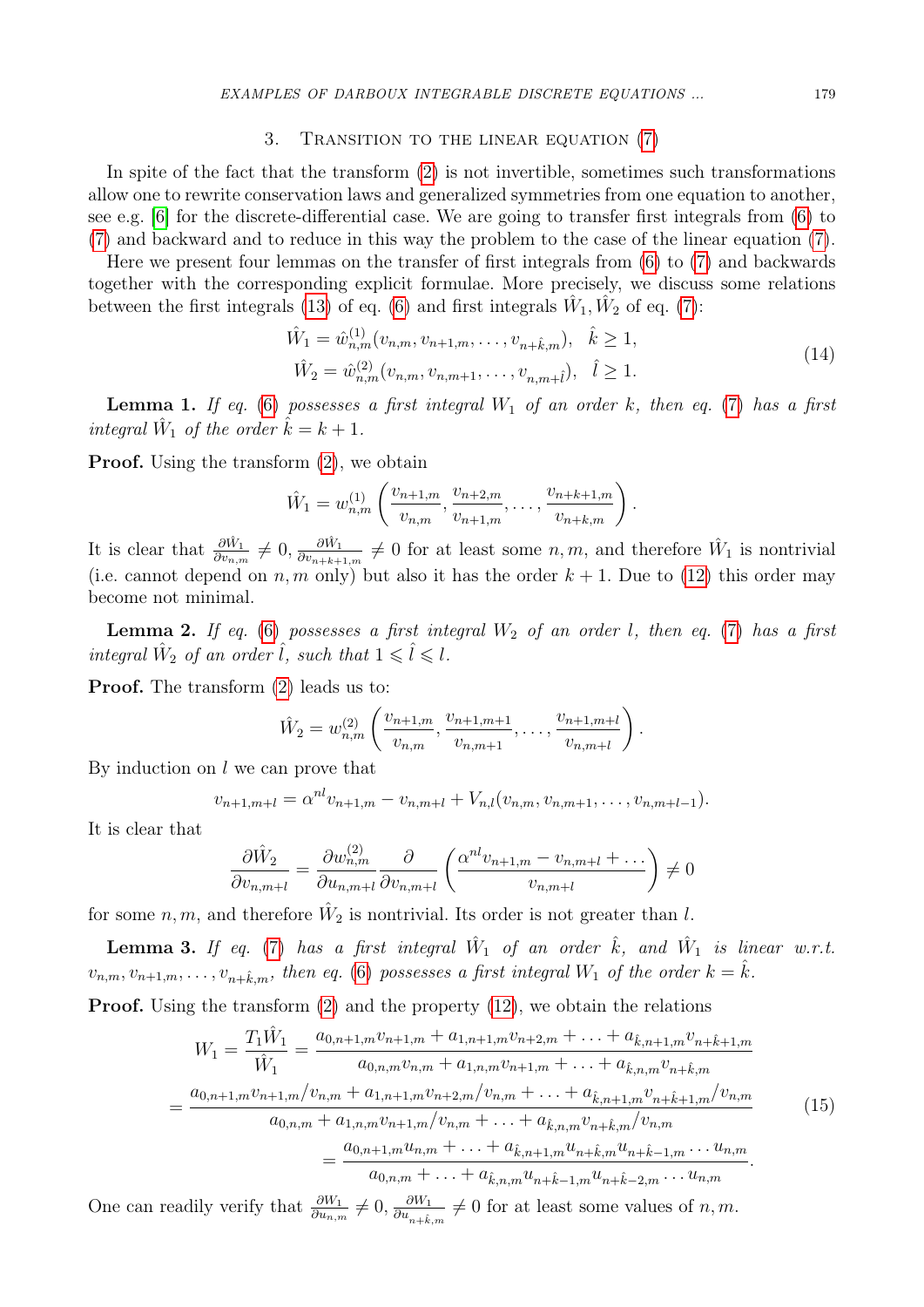**Lemma 4.** If eq. [\(7\)](#page-1-6) has a first integral  $\hat{W}_2$  of an order  $\hat{l}$ , and  $\hat{W}_2$  is linear w.r.t.  $v_{n,m}, v_{n,m+1}, \ldots, v_{n,m+\hat{l}},$  then eq. [\(6\)](#page-1-0) possesses a first integral  $W_2$  of the order  $l = \hat{l} + 1$ .

<span id="page-3-7"></span>**Proof.** By using the property  $(12)$  we obtain

$$
W_{2} = \frac{T_{2}\hat{W}_{2}}{\hat{W}_{2}} = \frac{b_{0,n,m+1}v_{n,m+1} + b_{1,n,m+1}v_{n,m+2} + \ldots + b_{\hat{l},n,m+1}v_{n,m+1+\hat{l}}}{b_{0,n,m}v_{n,m} + b_{1,n,m}v_{n,m+1} + \ldots + b_{\hat{l},n,m}v_{n,m+\hat{l}}}
$$

$$
= \frac{b_{0,n,m+1}v_{n,m+1}/v_{n,m} + b_{1,n,m+1}v_{n,m+2}/v_{n,m} + \ldots + b_{\hat{l},n,m+1}v_{n,m+1+\hat{l}}/v_{n,m}}{b_{0,n,m} + b_{1,n,m}v_{n,m+1}/v_{n,m} + \ldots + b_{\hat{l},n,m}v_{n,m+\hat{l}}/v_{n,m}}
$$

$$
= \frac{b_{0,n,m+1}Z_{n,m} + \ldots + b_{\hat{l},n,m+1}Z_{n,m+\hat{l}-1} \ldots Z_{n,m}}{b_{0,n,m} + \ldots + b_{\hat{l},n,m}Z_{n,m+\hat{l}-1}Z_{n,m+\hat{l}-2} \ldots Z_{n,m}}.
$$
(16)

It follows from eqs. [\(2\)](#page-0-3) and [\(7\)](#page-1-6) that

$$
Z_{n,m} = \frac{v_{n,m+1}}{v_{n,m}} = \alpha^n \frac{u_{n,m} - 1}{u_{n,m+1} + 1}.
$$

#### 4. First integrals of the linear equation [\(7\)](#page-1-6)

We will use some necessary conditions of the Darboux integrability derived for the discrete case in [\[7\]](#page-6-7). Those conditions were formulated there for autonomous equations of the form [\(8\)](#page-1-2). We can reformulate and prove those conditions for the case of the non-autonomous linear equation  $(7).$  $(7).$ 

We can rewrite eq. [\(7\)](#page-1-6) in the form

<span id="page-3-0"></span>
$$
(T_2 - \alpha^n)(T_1 + 1)v_{n,m} + 2\alpha^n v_{n,m} = 0.
$$
\n(17)

<span id="page-3-5"></span>By using the discrete Laplace transformation [\[7\]](#page-6-7)

$$
v_{n,m,j} = (T_1 + \alpha^{j-1})v_{n,m,j-1}, \quad j \ge 1, \qquad v_{n,m,0} = v_{n,m}, \tag{18}
$$

<span id="page-3-3"></span>we can introduce a sequence of unknown functions  $v_{n,m,j}$  satisfying the equations

$$
(T_2 - \alpha^{n+j})(T_1 + \alpha^j)v_{n,m,j} + \alpha^{n+j}(1 + \alpha^j)v_{n,m,j} = 0.
$$
\n(19)

The last relations are proved by induction on  $j$ . One of the necessary conditions is formulated in terms of functions  $K_{n,j}$ :

$$
K_{n,j} = \alpha^{n+j} (1 + \alpha^j), \ \ j \ge 1, \qquad K_{n,0} = 2\alpha^n.
$$

The following theorem has been taken from [\[7\]](#page-6-7).

<span id="page-3-2"></span>**Theorem 1.** If eq. [\(17\)](#page-3-0) possesses a first integral  $\hat{W}_1$  of an order  $\hat{k}$ , then there exists  $\tilde{k}$ ,  $0 \leq \tilde{k} < \hat{k}$ , such that  $K_{n,\tilde{k}} = 0$ .

In a similar way, we can rewrite eq. [\(7\)](#page-1-6) in the form

<span id="page-3-1"></span>
$$
(T_1 + 1)(T_2 - \alpha^{n-1})v_{n,m} + \alpha^{n-1}(1+\alpha)v_{n,m} = 0.
$$
\n(20)

<span id="page-3-6"></span>Using the second discrete Laplace transformation

$$
\check{v}_{n,m,j} = (T_2 - \alpha^{n-j}) \check{v}_{n,m,j-1}, \quad j \ge 1, \qquad \check{v}_{n,m,0} = v_{n,m}, \tag{21}
$$

<span id="page-3-4"></span>we can define a sequence of unknown functions  $\tilde{v}_{n,m,j}$  which satisfy the equations

$$
(T_1 + 1)(T_2 - \alpha^{n-j-1})\check{\nu}_{n,m,j} + \alpha^{n-j-1}(1 + \alpha^{j+1})\check{\nu}_{n,m,j} = 0.
$$
\n(22)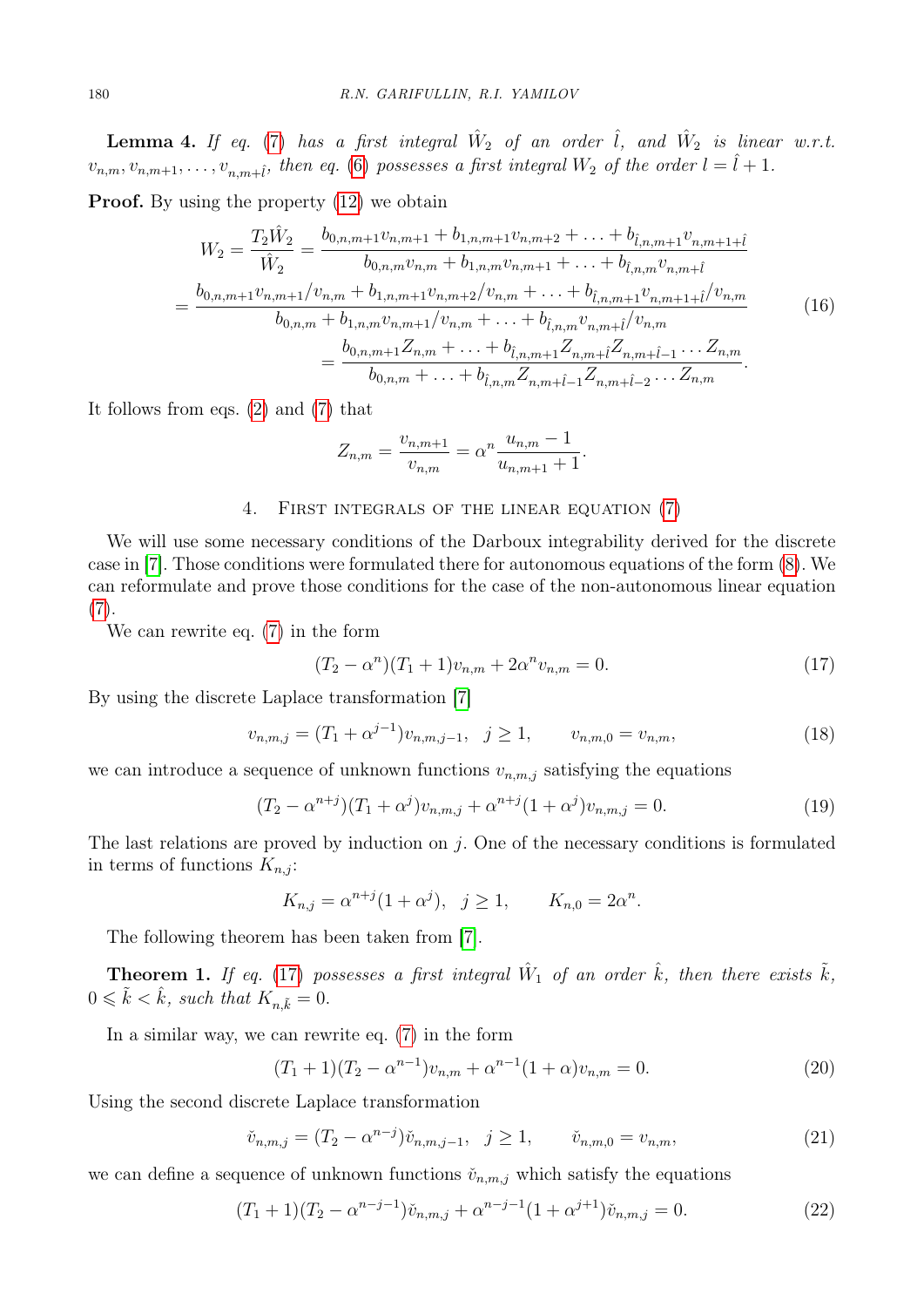The last relations are proved by induction on  $j$ . The second of the necessary conditions is formulated in terms of functions  $H_{n,i}$ :

$$
H_{n,j} = \alpha^{n-j-1} (1 + \alpha^{j+1}), \ \ j \ge 0.
$$

The following theorem has been taken from [\[7\]](#page-6-7).

<span id="page-4-0"></span>**Theorem 2.** If eq. [\(20\)](#page-3-1) possesses a first integral  $\hat{W}_2$  of an order  $\hat{l}$ , then there exists  $\tilde{l}$ ,  $0 \leq \tilde{l} < \hat{l}$ , such that  $H_{n\tilde{l}} = 0$ .

Let  $\alpha_N$  be a root of  $-1$ , such that:

<span id="page-4-3"></span>
$$
\alpha_N^N = -1, \qquad \alpha_N^j \neq -1, \ \ 1 \le j < N. \tag{23}
$$

For any  $N \geq 1$ , such a root always exists, for example,  $\alpha_N = \exp(i\pi/N)$ . Let us now consider eq. [\(7\)](#page-1-6) with  $\alpha = \alpha_N$ . It follows from Theorems [1](#page-3-2) and [2](#page-4-0) for this equation that the orders of its any first integrals in the first and second directions must be such that:

<span id="page-4-2"></span>
$$
\operatorname{ord}\hat{W}_1 \ge N+1, \qquad \operatorname{ord}\hat{W}_2 \ge N. \tag{24}
$$

On the other hand, we can construct first integrals for eq. [\(7\)](#page-1-6) with  $\alpha = \alpha_N$  of such orders in an explicit form. Eqs. [\(19\)](#page-3-3) and [\(22\)](#page-3-4) with  $j = N$  and  $j = N - 1$ , respectively, take the form:

$$
(T_2 + \alpha_N^n)(T_1 - 1)v_{n,m,N} = 0,
$$
  
\n
$$
(T_1 + 1)(T_2 + \alpha_N^n)\check{v}_{n,m,N-1} = 0.
$$
\n(25)

<span id="page-4-1"></span>So we can find first integrals for these equations [\(25\)](#page-4-1) in the first and second directions, respectively:

$$
\hat{W}_1 = (-1)^m \alpha_N^{-nm} (T_1 - 1) v_{n,m,N},
$$
  
\n
$$
\hat{W}_2 = (-1)^n (T_2 + \alpha_N^n) \check{v}_{n,m,N-1}.
$$
\n(26)

By using the Laplace transformations [\(18\)](#page-3-5) and [\(21\)](#page-3-6), we obtain first integrals for eq. [\(7\)](#page-1-6) in the following explicit form:

$$
\hat{W}_1 = (-1)^m \alpha_N^{-nm} (T_1 - 1) (T_1 + \alpha_N^{N-1}) (T_1 + \alpha_N^{N-2}) \dots (T_1 + 1) v_{n,m},
$$
\n
$$
\hat{W}_2 = (-1)^n (T_2 + \alpha_N^n) (T_2 - \alpha_N^{n-N+1}) (T_2 - \alpha_N^{n-N+2}) \dots (T_2 - \alpha_N^{n-1}) v_{n,m}.
$$
\n(27)

<span id="page-4-4"></span>We can see that both these first integrals are nontrivial,  $\hat{W}_1$  is expressed in terms of  $v_{n,m}, v_{n+1,m}, \ldots, v_{n+N+1,m}$ , while  $\hat{W}_2$  is expressed in terms of  $v_{n,m}, v_{n,m+1}, \ldots, v_{n,m+N}$ . Both  $\hat{W}_1$ and  $\hat{W}_2$  are linear w.r.t.  $v_{n,m}$  and its shifts. We derive that

$$
\operatorname{ord}\hat{W}_1 = N + 1, \qquad \operatorname{ord}\hat{W}_2 = N \tag{28}
$$

<span id="page-4-5"></span>and that these orders are minimal, taking into account the property [\(24\)](#page-4-2).

For example, if  $N = 1$ , then  $\alpha_N = -1$ , and we have first integrals of the minimal orders:

$$
\hat{W}_1 = (-1)^{(1-n)m} (v_{n+2,m} - v_{n,m}), \qquad \hat{W}_2 = (-1)^n v_{n,m+1} + v_{n,m}.
$$

If  $N = 2$ , then  $\alpha_N = \pm i$ , and the first integrals read:

$$
\hat{W}_1 = (-1)^m \alpha_N^{-nm} (v_{n+3,m} - v_{n+1,m} + \alpha_N (v_{n+2,m} - v_{n,m})),
$$
  

$$
\hat{W}_2 = (-1)^n (v_{n,m+2} + \alpha_N^{n-1} (\alpha_N - 1) v_{n,m+1} - \alpha_N^{2n-1} v_{n,m}).
$$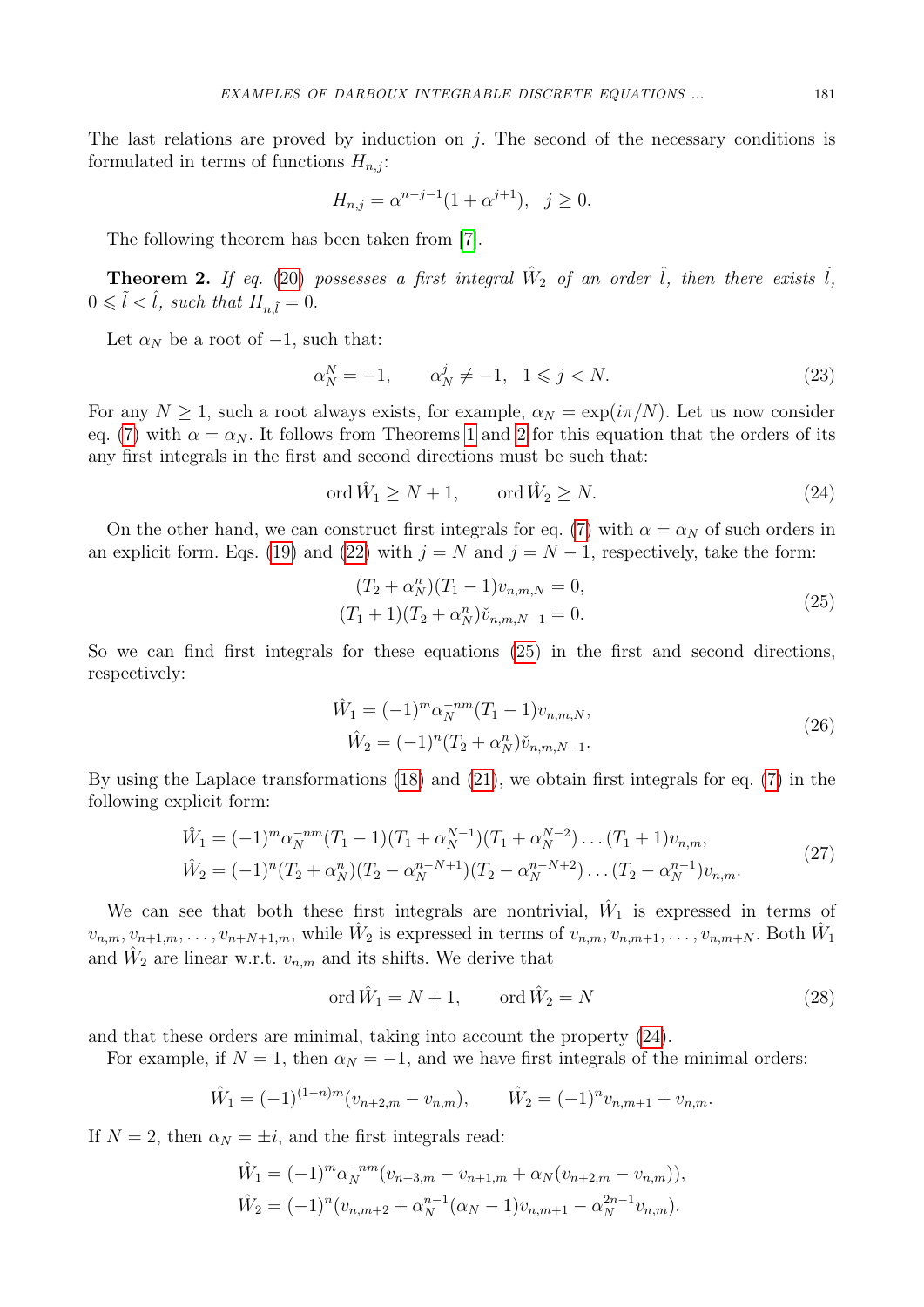#### 5. First integrals of eq. [\(6\)](#page-1-0)

We consider here the equation [\(6\)](#page-1-0) with  $\alpha = \alpha_N$ , where  $\alpha_N$  is defined by [\(23\)](#page-4-3). Using Lemmas [3](#page-2-0) and [4](#page-2-1) together with the formulae [\(15\)](#page-2-2) and [\(16\)](#page-3-7), we construct first integrals  $W_1$  and  $W_2$  for eq. [\(6\)](#page-1-0), starting from the first integrals [\(27\)](#page-4-4). Their orders are:

$$
\operatorname{ord} W_1 = \operatorname{ord} W_2 = N + 1. \tag{29}
$$

From Lemmas [1](#page-2-3) and [2](#page-2-4) and the relations [\(28\)](#page-4-5) it follows that the minimal orders of first integrals of eq.  $(6)$  in both directions must be greater than or equal to N. We are led to the following theorem:

**Theorem 3.** Eq. [\(6\)](#page-1-0) with  $\alpha = \alpha_N$  is Darboux integrable. The minimal orders of its first integrals in both directions must be equal to N or  $N + 1$ .

It follows from this theorem that there exist Darboux integrable discrete equations among equations of the form [\(6\)](#page-1-0), such that the minimal orders of their first integrals in both directions are arbitrarily high.

For eq. [\(6\)](#page-1-0) with  $\alpha = \alpha_1 = -1$ , we obtain the following first integrals:

$$
W_1 = (-1)^{-m} \frac{u_{n,m}(u_{n+2,m}u_{n+1,m}-1)}{u_{n+1,m}u_{n,m}-1}, \quad W_2 = (-1)^n \frac{(u_{n,m+1}+u_{n,m+2})(u_{n,m}-1)}{(u_{n,m}+u_{n,m+1})(u_{n,m+2}+1)}.
$$

In the case when  $\alpha = \alpha_2 = \pm i$ , the first integrals read:

$$
W_1 = (\alpha_2)^{-m} \frac{u_{n,m}(u_{n+3,m}u_{n+2,m}u_{n+1,m} + \alpha_2 u_{n+2,m}u_{n+1,m} - u_{n+1,m} - \alpha_2)}{u_{n+2,m}u_{n+1,m}u_{n,m} + \alpha_2 u_{n+1,m}u_{n,m} - u_{n,m} - \alpha_2},
$$
  

$$
W_2 = (\alpha_2)^n \frac{(u_{n,m} - 1)(\alpha_2(u_{n,m+3} + u_{n,m+2})(u_{n,m+1} - 1) - (u_{n,m+3} + 1)(u_{n,m+2} + u_{n,m+1})}{(1 + u_{n,m+3})(\alpha_2(u_{n,m+2} + u_{n,m+1})(u_{n,m} - 1) - (u_{n,m+2} + 1)(u_{n,m+1} + u_{n,m}))}.
$$

In the paper [\[4\]](#page-6-4) a method is presented which uses the so-called annihilation operators [\[8\]](#page-6-8) and which allows one to construct first integrals of low orders and to show that those orders are minimal. By using this method we have checked that four first integrals given just above have the minimal orders. We believe that all first integrals of eq. [\(6\)](#page-1-0) with  $\alpha = \alpha_N$  which can be constructed by the scheme presented in this paper have the minimal orders.

As it has been said above, there is a hyperbolic equation [\[5\]](#page-6-5) of the form [\(9\)](#page-1-1), namely,

<span id="page-5-0"></span>
$$
u_{xy} = \frac{2N}{x+y} \sqrt{u_x u_y} \tag{30}
$$

which is analogues to eq. [\(6\)](#page-1-0) with  $\alpha = \alpha_N$  in the sense that the minimal orders of first integrals of such equations [\(30\)](#page-5-0) may be arbitrarily high. Unlike eq. [\(30\)](#page-5-0), which is symmetric under the involution  $x \leftrightarrow y$ , the discrete equation [\(6\)](#page-1-0) is not symmetric under  $n \leftrightarrow m$ , and its first integrals in different directions have quite different forms. The second difference is that eq. [\(6\)](#page-1-0) is of the Burgers type with linearizing transformation [\(2\)](#page-0-3), while linearizing transformation for eq. [\(30\)](#page-5-0) has the form √

$$
v = \sqrt{u_y},
$$

where  $v(x, y)$  is a solution of a hyperbolic linear equation.